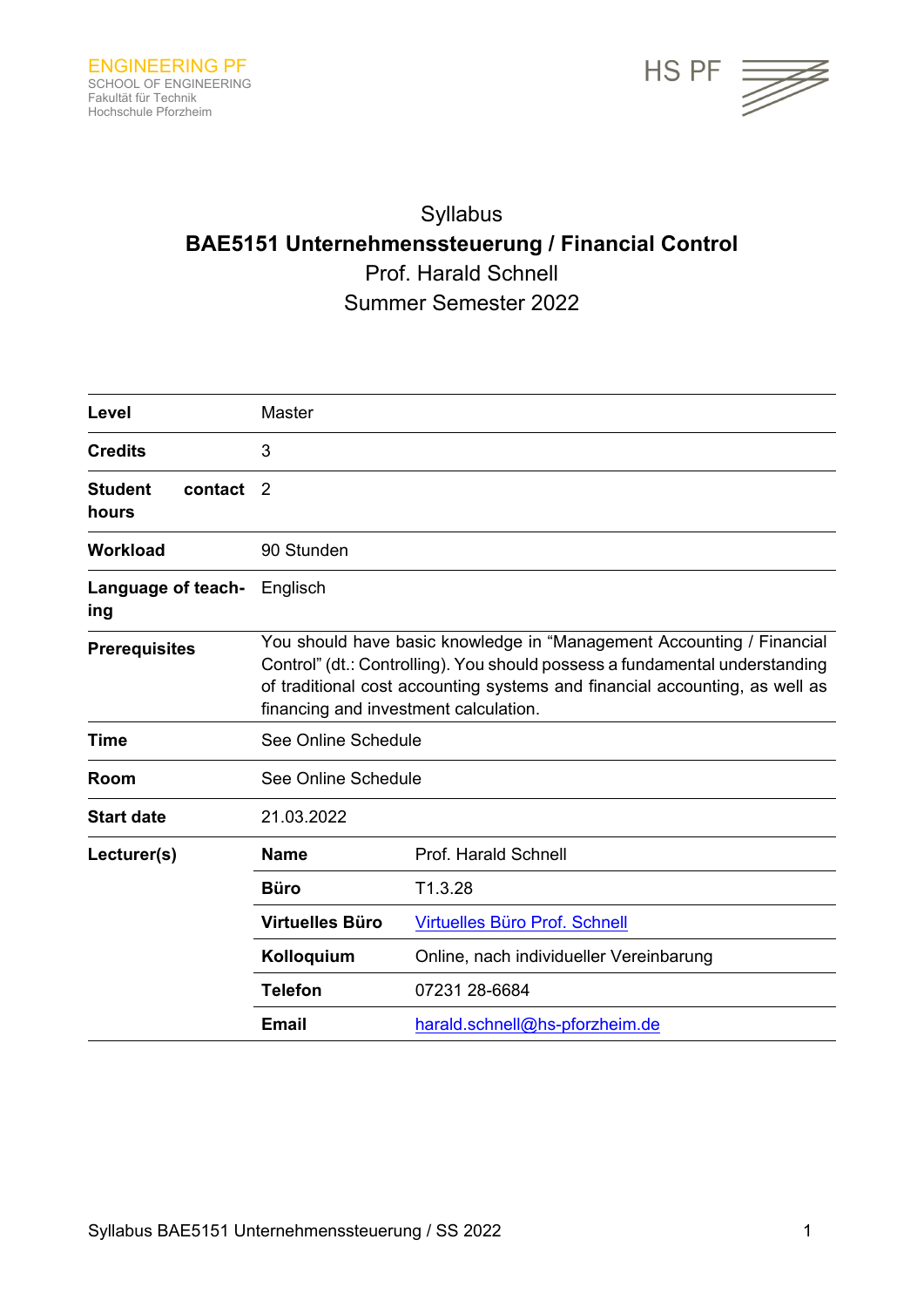## **Summary**

The main topic of this course is how management accountants think and act in order to achieve the financial goals of a company like growth, profitability and liquidity. Management accountants are representatives of the corporate's function "Financial Management & Control". By using adequate financial instruments, they help taking optimal management decisions and thus contribute to the effectiveness and efficiency of a company.

### **Outline of the Course**

- 1. Business Simulation (1 day): Based on the description of an imaginary company called Robert Wash Ltd, students learn – as chief executive officer (CEO) of this company – how to allocate economic resources to maximise the profit of this company. They revise their basic knowledges in management accounting as well as cost and financial accounting.
- 2. Presentations (roundabout 10 sessions): In ten sessions students present a topic and prepare a 4-page seminar paper about a current topic of management accounting. The topics will be announced at the beginning of the semester.

## **Course intended learning outcomes and their contribution to study program intended learning outcomes / Program goals**

| Program Intended Learning Outcomes |                                                                                                                                                         | <b>Course Intended Learning Outcomes</b>                                                                                                                                    |  |  |
|------------------------------------|---------------------------------------------------------------------------------------------------------------------------------------------------------|-----------------------------------------------------------------------------------------------------------------------------------------------------------------------------|--|--|
|                                    | After completion of the program the stu-<br>dents will be able                                                                                          | After completion of the course the students will be able                                                                                                                    |  |  |
| Н.                                 | Responsible leadership in organizational contexts                                                                                                       |                                                                                                                                                                             |  |  |
| 1.1                                | to demonstrate their solid knowledge of nu-<br>merous relevant management principles. They<br>are able to explain and discuss them discern-<br>Ingly.   | Vermittlung und Vertlefung der essentlellen Kenntnisse des Ma-<br>nagement Accountings (dt.: Controlling) zur Sicherung von Renta-<br>bilität und Liquidität im Unternehmen |  |  |
| 12                                 | to apply management principles within an or-<br>ganizational context.                                                                                   | dle Rolle des Management Accountants (dt.: Controllers) im Un-<br>temehmen an Hand eines durchgängigen praxisnahen Fallbeispiels<br>zu übernehmen                           |  |  |
| 1.4                                | to understand and deal with the challenges<br>of ethics and sustainability for responsible<br>business operations and are able to deal with<br>them     | Management Accountants als Berater der Geschäftsführung bel-<br>zustehen und so an der Bildung von Unternehmenszielen und deren<br>Erreichung mitwirken.                    |  |  |
| 2                                  | Creative problem solving skills in a complex business environment                                                                                       |                                                                                                                                                                             |  |  |
| 21                                 | to recognize and define problems as well as<br>assess their importance.                                                                                 |                                                                                                                                                                             |  |  |
| 99                                 | to analyse complex in-company and inter-<br>company problems and challenges from differ-<br>ent perspectives and/or within an international<br>context  | Instrumente des Controllings anzuwenden um Probleme zu Lö-<br>smn                                                                                                           |  |  |
| -31                                | Creative problem solving skills in a complex business environment                                                                                       |                                                                                                                                                                             |  |  |
| A.                                 | Interdisciplinary and Integrative work                                                                                                                  |                                                                                                                                                                             |  |  |
| 41                                 | to apply their expert knowledge in the engi-<br>neering and business field and to provide inte-<br>grated solutions to complex tasks.                   | Controlling-Kenntnisse, die heifen technische Konzepte auf ihre<br>wirtschaftliche Sinnhaftlokeit hin zu bewerten, anzuwenden,                                              |  |  |
| A.31                               | to develop and assess alternative solutions<br>taking diverse disciplines into account and ap-<br>ply them to integrated comprehensive solu-<br>flores. | Controlling-Kenntnisse, die heiten technische Konzepte auf ihre<br>wirtschaftliche Sinnhaftigkeit hinj zu bewerten, anzuwenden.                                             |  |  |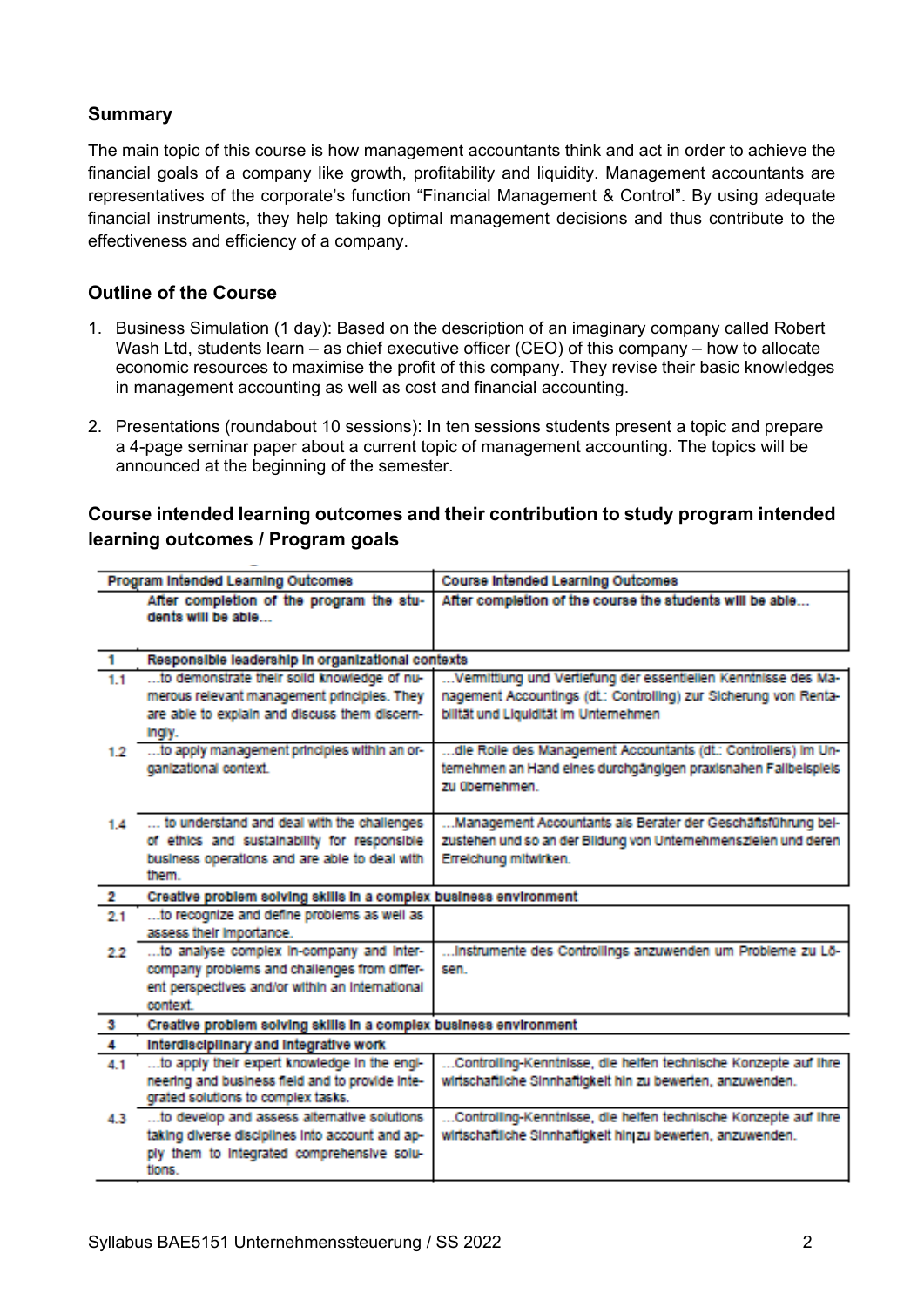# **Teaching and Learning Approach**

- **Be active** and actively participate in the workshops and discussions.
- Please note the **principles of scientific work** when preparing your presentation and seminar paper.
- Please use the suggested **literature** to reflect on the content of this course in a critical way!
- Please read **newspapers** regularly and especially economic-relevant information to become aware of topical issues, which are relevant for the lecture. By doing this, you will improve your capabilities to transfer theoretical knowledge into practice.

### **Course Material:**

General literature of management accounting:

- *IGC (International Group of Controlling (Hrsg.)):* Controller-Wörterbuch. 4. überarbeitete und erweiterte Aufl.; Stuttgart : Schäffer-Poeschel – 2010
- *Krause, H.-U.; Arora, D.:* Controlling-Kennzahlen Key Performance Indicators. Zwei-sprachiges Handbuch Deutsch/Englisch – Bi-lingual Compendium German/English. 2. Aufl.; München : Oldenburg - 2008
- *Reichmann, T.: Controlling Concepts of Management Control, Controllership and Ratios. 1. Aufl.; Berlin – Springer : 1997*
- *Weber, J.; Schäffer, U.:* Einführung in das Controlling. 15. überarbeitete und aktualisierte Aufl.; Stuttgart : Schäffer-Poeschel – 2016
- *Weber, J.; Schäffer, U.:* Introduction to Controlling. 1. Aufl.; Stuttgart : Schäffer-Poeschel 2008
- *Weygandt, J.; Kimmel, P.; Kieso, D.:* Managerial Accounting. 6th ed.; Wiley; Hoboken, N.J.: Wiley, 2012

Specific, topic-relevant literature has to be chosen by the students themselves.

| No. | <b>Date</b> | Subject / Item                                                                       |
|-----|-------------|--------------------------------------------------------------------------------------|
| 1.  | 21.03.      | $8$ a.m. $-1$ p.m.<br>Business Simulation: Management Accounting at Robert Bike Ltd. |
| 2.  |             | Business Simulation: Management Accounting at Robert Bike Ltd.                       |
| 3.  |             | Business Simulation: Management Accounting at Robert Bike Ltd.                       |
| 4.  | 23.03.      | Introduction into Financial Control / Assignment of the topics                       |
| 5.  | 24.03.      | $8$ a.m. $-1$ p.m.<br>Business Simulation: Management Accounting at Robert Bike Ltd. |
| 6.  |             | Business Simulation: Management Accounting at Robert Bike Ltd.                       |
| 7.  |             | Business Simulation: Management Accounting at Robert Bike Ltd.                       |
|     | 30.03.      | Hilti-Workshop in Österreich                                                         |
| 8.  | 31.03. ff.  | Individual Coaching of teams                                                         |
| 9.  | 13.04.      | Topic $1 + 2$                                                                        |
|     | 20.04.      | entfällt                                                                             |
| 10. | 27.04.      | Topic $3 + 4$                                                                        |
|     | $2.-6.5.$   | Entfällt wegen Cross Border Cooperation (BAE6170)                                    |
|     | 11.05.      | Entfällt wegen Abschlusspräsentation Porsche (Prof. Peter)                           |

## **Tentative Schedule**